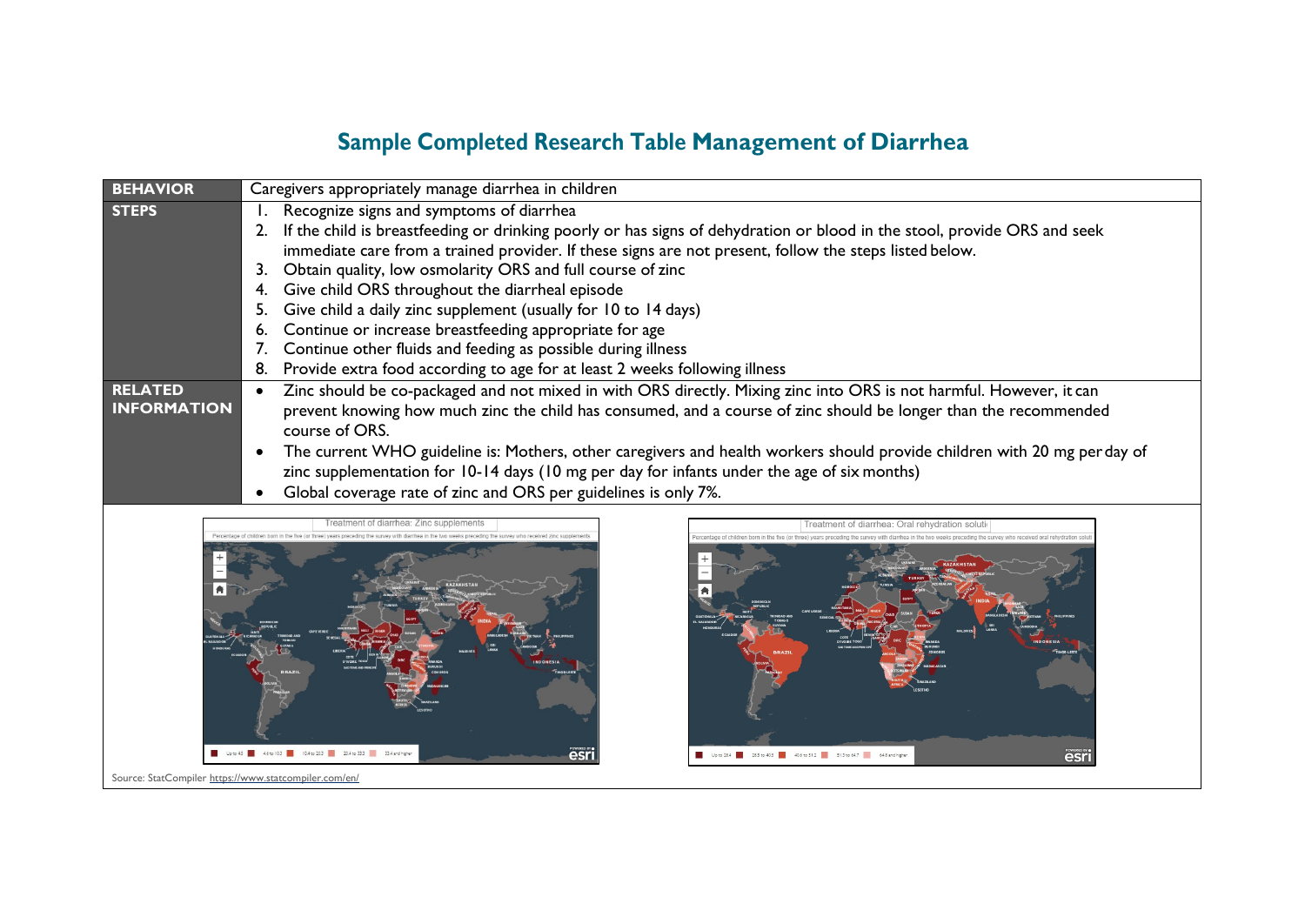| <b>FACTORS</b><br><b>TO CONSIDER</b>           | <b>DEFINITION</b>                                                                                                                                                                                                                                                                                                                                   | <b>RELEVANT RESEARCH FINDINGS</b><br>(insert as summary bullets, cut-and-paste from articles or in any other format that will aid in a discussion<br>as you create behavior profiles on whether that factor is important. Provide references and note sources<br>at end)                                                                                                                                                                                                                                                                                                                                                                                                                                                                                                                                                                                                                                                                                                                                                                                                                                                   |  |  |
|------------------------------------------------|-----------------------------------------------------------------------------------------------------------------------------------------------------------------------------------------------------------------------------------------------------------------------------------------------------------------------------------------------------|----------------------------------------------------------------------------------------------------------------------------------------------------------------------------------------------------------------------------------------------------------------------------------------------------------------------------------------------------------------------------------------------------------------------------------------------------------------------------------------------------------------------------------------------------------------------------------------------------------------------------------------------------------------------------------------------------------------------------------------------------------------------------------------------------------------------------------------------------------------------------------------------------------------------------------------------------------------------------------------------------------------------------------------------------------------------------------------------------------------------------|--|--|
| <b>Structural</b>                              |                                                                                                                                                                                                                                                                                                                                                     |                                                                                                                                                                                                                                                                                                                                                                                                                                                                                                                                                                                                                                                                                                                                                                                                                                                                                                                                                                                                                                                                                                                            |  |  |
| <b>Accessibility</b>                           | The primary actor's opportunity<br>to practice the behavior given<br>external, usually physical<br>constraints                                                                                                                                                                                                                                      | • Mothers don't seek treatment at a health facility because of lack of transportation and distance<br>to the health facility (5)<br>• Caregivers seek less expensive alternatives before visiting a formal or licensed care provider because<br>of the cost of professional treatment (8)<br>Caregivers do not seek care from a provider outside the home because treatment is too expensive, travel<br>is too far, they are unable to take time off from work, or they are deterred by local impediments (i.e.<br>floods and social unrest) (8)<br>Caregivers cannot access ORS because oral rehydration therapy dispensaries frequently run out of ORS<br>$\bullet$<br>packages, salt tablets, sugar tablets, and zinc tablets, and have delays in resupplying (14)<br>Caregivers do not use zinc to treat diarrhea because it is expensive (16, 18)<br>$\bullet$<br>Caregivers do not give the child zinc with ORS because zinc is not available at the hospitals where<br>they seek treatment (18)<br>Caregivers do not buy ORS packaged with zinc because it is significantly more expensive than ORS<br>alone $(18)$ |  |  |
| <b>Service Provider</b><br><b>Competencies</b> | The primary actor's perception of<br>the competency of those providing<br>the service<br>Note: This is only applicable if the<br>primary actor uses a service. If the<br>service provider (e.g. a health worker,<br>a government employee, a business) is<br>the primary actor, their actual<br>competencies should be considered<br>under "Skills" | • Caregivers do not seek treatment at a health facility because they question the ability of health<br>care providers to treat (6)<br>Caregivers do not seek treatment at a health facility because they are dissatisfied with the quality of<br>$\bullet$<br>care $(8)$<br>• Caregivers do not use zinc with ORS because providers remove the zinc from the co-packaged product<br>before giving it to them, saying it does not work on diarrhea (18)                                                                                                                                                                                                                                                                                                                                                                                                                                                                                                                                                                                                                                                                     |  |  |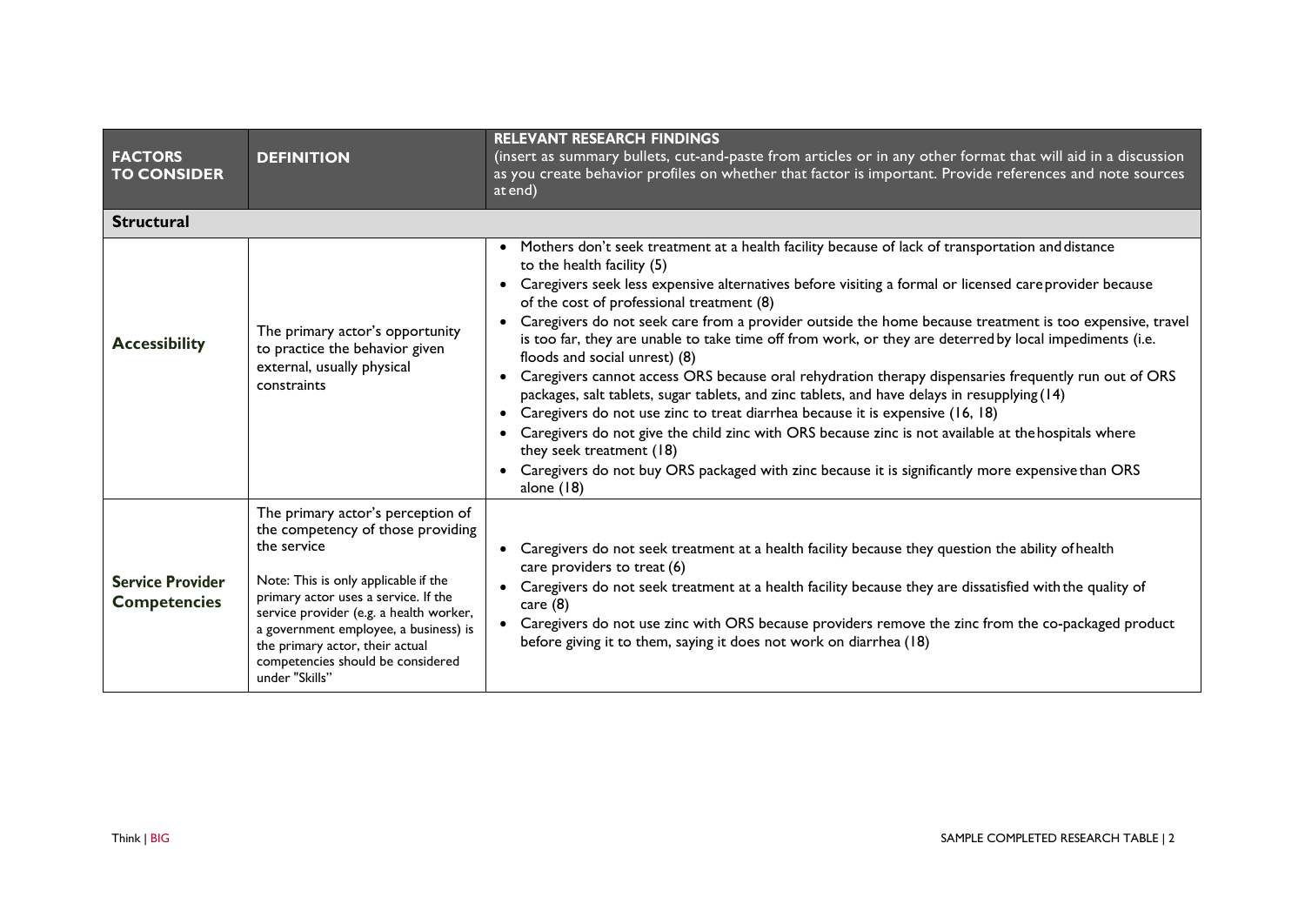| <b>Service</b><br><b>Experience</b>                     | The primary actor's perception<br>of their overall experience with<br>structural aspects such as<br>infrastructure, equipment, and<br>response time when receiving<br>the service | Caregivers do not seek treatment at health facilities because of prolonged waiting times, lack of<br>$\bullet$<br>drugs, and cost of medical services (15)<br>Caregivers do not seek treatment at health facilities because of a lack of health workers (dueto failure to<br>$\bullet$<br>show up for work, a severe shortage of health workers, and using health workers for other specific health<br>campaigns) (15)<br>Caregivers are delayed in seeking treatment because they prefer private providers "due to factors<br>$\bullet$<br>related to convenience, prompt care and more courteous service" relative to government health<br>facilities (13)                                                                                                                                                                                                                                                                                                                                                                                                                                 |  |
|---------------------------------------------------------|-----------------------------------------------------------------------------------------------------------------------------------------------------------------------------------|----------------------------------------------------------------------------------------------------------------------------------------------------------------------------------------------------------------------------------------------------------------------------------------------------------------------------------------------------------------------------------------------------------------------------------------------------------------------------------------------------------------------------------------------------------------------------------------------------------------------------------------------------------------------------------------------------------------------------------------------------------------------------------------------------------------------------------------------------------------------------------------------------------------------------------------------------------------------------------------------------------------------------------------------------------------------------------------------|--|
| <b>Social</b>                                           |                                                                                                                                                                                   |                                                                                                                                                                                                                                                                                                                                                                                                                                                                                                                                                                                                                                                                                                                                                                                                                                                                                                                                                                                                                                                                                              |  |
| <b>Family and</b><br><b>Community</b><br><b>Support</b> | Proactive or passive help,<br>encouragement, or attitudes<br>toward a behavior by family<br>members, peers or others in the<br>community at large                                 | Mothers use herbal remedies to treat diarrhea as a result of misleading counsel from family<br>$\bullet$<br>members, particularly grandmothers (10)<br>Mothers do not take their child to a health clinic because they do not receive required<br>$\bullet$<br>permission from their husband (14)                                                                                                                                                                                                                                                                                                                                                                                                                                                                                                                                                                                                                                                                                                                                                                                            |  |
| Gender                                                  | The specific influence of gender<br>dynamics or relationships on<br>the practice of a behavior                                                                                    | Mothers are less likely to seek treatment for girls than boys which could be due to cultural<br>influence and gender inequality (13)                                                                                                                                                                                                                                                                                                                                                                                                                                                                                                                                                                                                                                                                                                                                                                                                                                                                                                                                                         |  |
| <b>Norms</b>                                            | The acceptability and standards for<br>practice of a behavior dictated by<br>religious, cultural or other social<br>networks, including workplace<br>norms                        | Caregivers use traditional treatments such as herbal extracts and belly massages because the<br>community still values them (5)<br>Caregivers perceive teething to be the main cause of diarrhea and therefore a normal part of childhood<br>$\bullet$<br>(12, 13, 14)                                                                                                                                                                                                                                                                                                                                                                                                                                                                                                                                                                                                                                                                                                                                                                                                                       |  |
| Internal                                                |                                                                                                                                                                                   |                                                                                                                                                                                                                                                                                                                                                                                                                                                                                                                                                                                                                                                                                                                                                                                                                                                                                                                                                                                                                                                                                              |  |
| <b>Attitudes and</b><br><b>Beliefs</b>                  | The primary actor's personal<br>judgment, feeling, or emotion<br>towards a behavior                                                                                               | Caregivers only use "a pinch at a time" of ORS because they are concerned about wasting<br>$\bullet$<br>leftover ORS, which results in highly variable concentrations and inconsistent dosing (2)<br>Caregivers are dissatisfied with the taste of ORS and feel that it is difficult to get a child to drink it (2)<br>Caregivers are accustomed to using antibiotics and feel strongly about continuing to use them because<br>of their positive associations and previous experiences with antibiotics (11)<br>Caregivers delay seeking treatment because they believe that the illness may subside by itself over time<br>(5)<br>Caregivers are skeptical about using zinc because of the relative novelty of zinc in comparison to the<br>$\bullet$<br>perceived effectiveness of antibiotics (11)<br>Caregivers choose not to seek treatment because they perceive a high cost of treatment and<br>$\bullet$<br>transportation challenges (14)<br>Caregivers did not give a full dose of zinc because the child complained of unpleasant taste, vomiting,<br>or continued diarrhea (16) |  |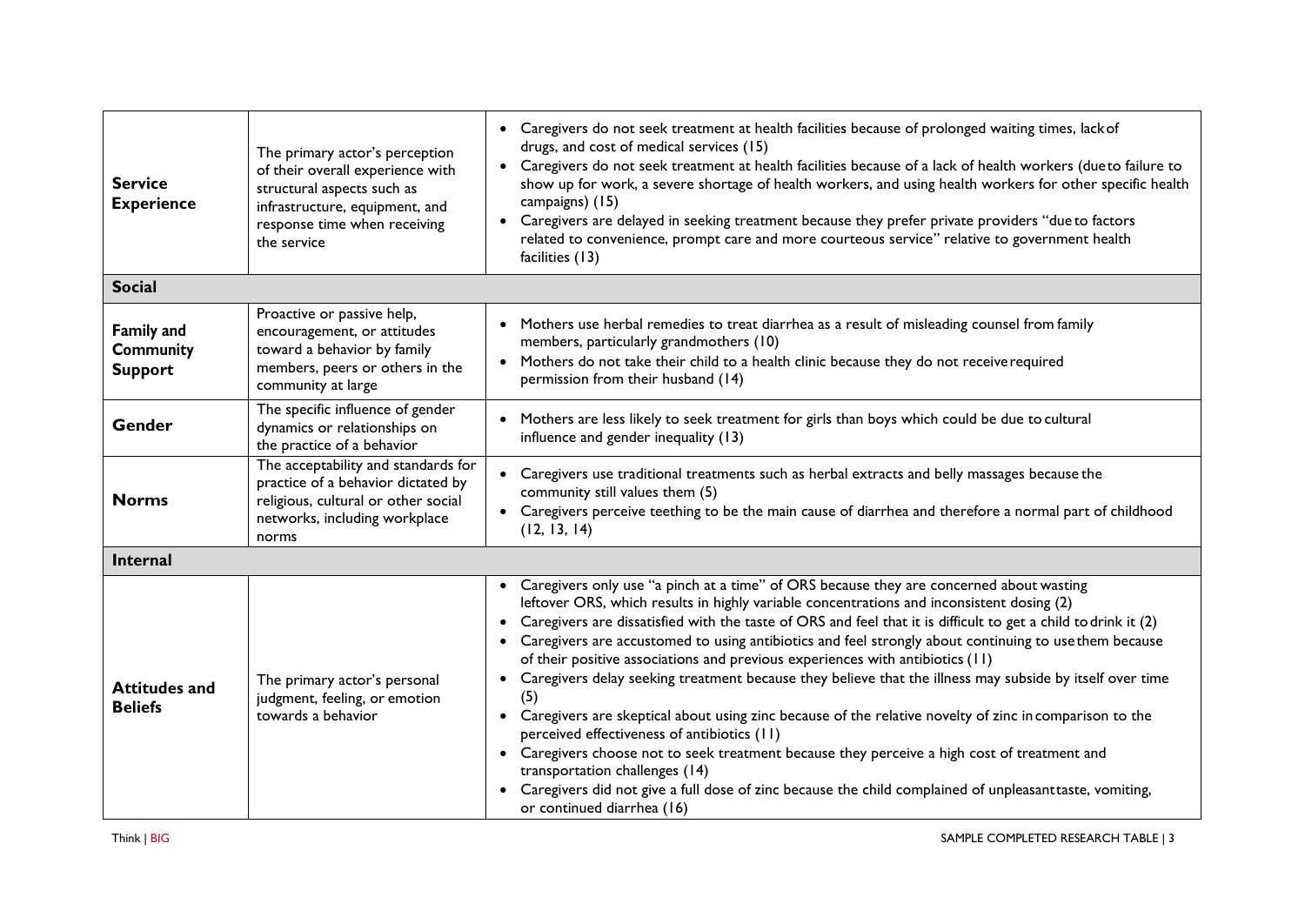|                      |                                                                                                                                                                                                         | Caregivers give the child zinc with ORS because they believe it helps strengthen the child's<br>immune system and reduces the severity of diarrhea (17)                                                                                                                                                                                                                                                                                                                                                                                                                                                                                                                                                                                                                                                                                                                                      |
|----------------------|---------------------------------------------------------------------------------------------------------------------------------------------------------------------------------------------------------|----------------------------------------------------------------------------------------------------------------------------------------------------------------------------------------------------------------------------------------------------------------------------------------------------------------------------------------------------------------------------------------------------------------------------------------------------------------------------------------------------------------------------------------------------------------------------------------------------------------------------------------------------------------------------------------------------------------------------------------------------------------------------------------------------------------------------------------------------------------------------------------------|
| <b>Self-Efficacy</b> | The primary actor's personal<br>confidence in their ability to exert<br>control over successfully practicing a<br>behavior<br>Note: This factor may not be<br>applicable in many cases beyond<br>health | Caregivers may be more likely to comply fully with the shorter course of zinc treatment<br>because it corresponds to the typical duration of illness and reinforces confidence and self-<br>efficacy $(3)$                                                                                                                                                                                                                                                                                                                                                                                                                                                                                                                                                                                                                                                                                   |
| <b>Knowledge</b>     | The required information the<br>primary actor's needs to complete a<br>set of actions or practice a behavior<br>completely and competently                                                              | Caregivers do not fully know the dangers associated with diarrhea nor the effectiveness and<br>affordability of ORS because they have not been educated about them (1)<br>Mothers decrease food and drink frequency at onset of diarrhea because they think it is<br>beneficial for the child; they have not received sufficient education about diarrhea and diarrhea<br>management (7)<br>Mothers do not know appropriate feeding practices during diarrhea and believe thatfood<br>should be withheld or reduced because they have not been properly informed (10)<br>Caregivers do not know the danger signs for when to visit a service provider immediately (i.e.<br>blood in the stool, convulsions) because they were not educated about it (14)<br>Caregivers do not use zinc to treat diarrhea because they lack knowledge about the importance<br>of using zinc with ORS (16, 17) |
| <b>Skills</b>        | The primary actor's ability to<br>perform a set of tasks required to<br>practice the behavior                                                                                                           | Caregivers do not know how to properly prepare oral rehydration salts and salt-sugar solution<br>because they have not been shown by a health worker (14)<br>Caregivers do not use zinc to treat diarrhea because they are unsure of how to administer it<br>(16)                                                                                                                                                                                                                                                                                                                                                                                                                                                                                                                                                                                                                            |

| <b>POTENTIAL</b><br><b>ACTORS/ACTIONS</b> | <b>DEFINITION</b>                                                                                                                                         | <b>RELEVANT RESEARCH FINDINGS</b><br>(insert as summary bullets, cut-and-paste from articles or in any other format that will aid in a discussion as<br>you create behavior profiles on whether that factor is important. Provide references and note sources at<br>end) |  |
|-------------------------------------------|-----------------------------------------------------------------------------------------------------------------------------------------------------------|--------------------------------------------------------------------------------------------------------------------------------------------------------------------------------------------------------------------------------------------------------------------------|--|
| <b>Institutional</b>                      |                                                                                                                                                           |                                                                                                                                                                                                                                                                          |  |
| <b>Policymakers</b>                       | People who design and implement<br>policies                                                                                                               | Not identified in the research                                                                                                                                                                                                                                           |  |
| <b>Managers</b>                           | People who supervise or manage<br>others, including potentially the<br>primary actor or a service provider<br>providing a service to the primary<br>actor | Address the use of antidiarrheal drugs, including emphasizing that indiscriminate use of<br>antibiotics can lead to microbial resistance, adverse reactions, and increased treatment cost<br>(10)                                                                        |  |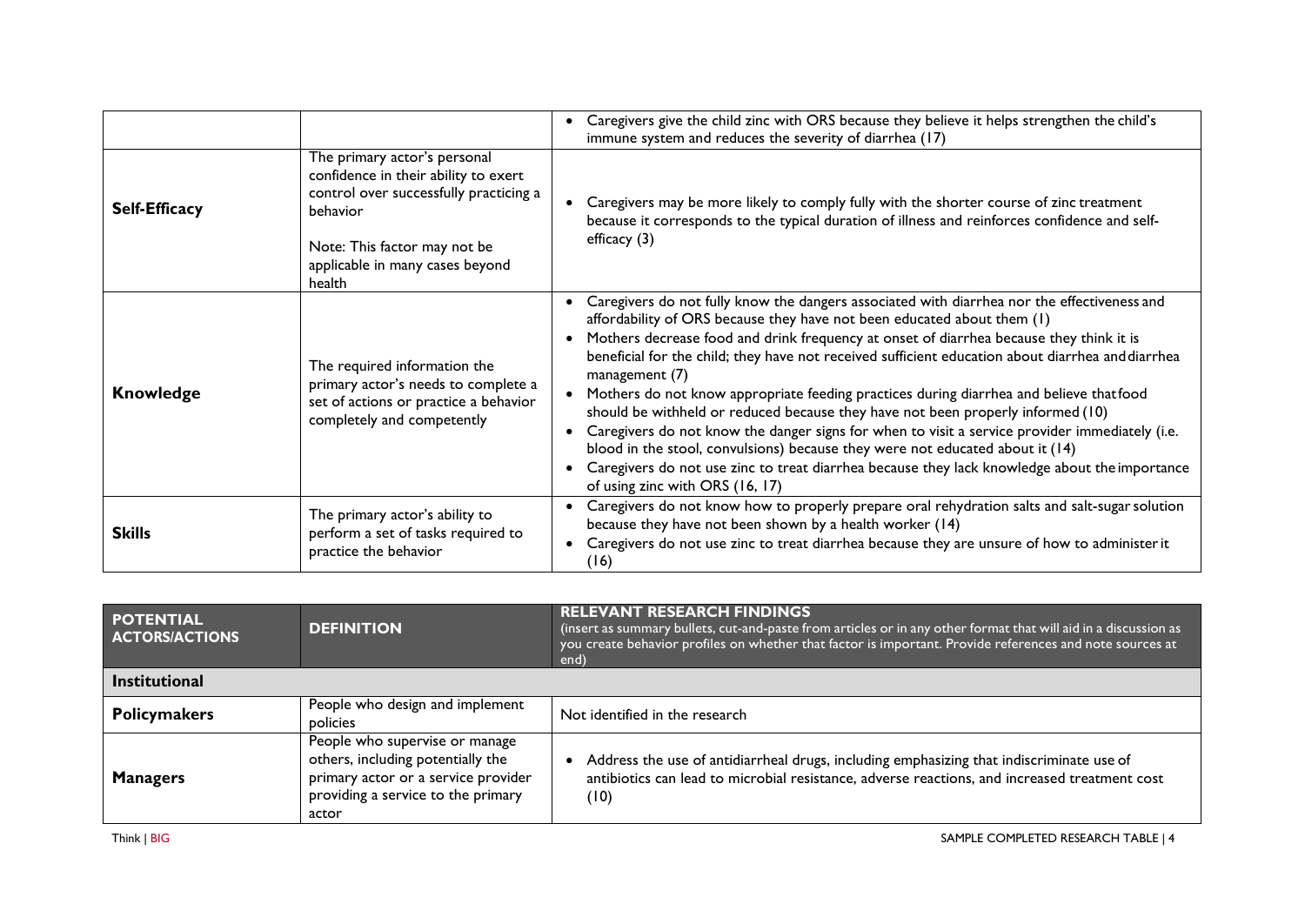| <b>Logistics Personnel</b>                                                                          | People in charge of managing<br>product of commodity supply chain                                       | Ensure supply and availability of quality and affordable zinc (4)                                                                                                                                                                                                                                                                                                                                                                                                                                                                                                                                                                                                                                                                                                                                                                                                                                                                                                                                                                                                                                                               |  |
|-----------------------------------------------------------------------------------------------------|---------------------------------------------------------------------------------------------------------|---------------------------------------------------------------------------------------------------------------------------------------------------------------------------------------------------------------------------------------------------------------------------------------------------------------------------------------------------------------------------------------------------------------------------------------------------------------------------------------------------------------------------------------------------------------------------------------------------------------------------------------------------------------------------------------------------------------------------------------------------------------------------------------------------------------------------------------------------------------------------------------------------------------------------------------------------------------------------------------------------------------------------------------------------------------------------------------------------------------------------------|--|
|                                                                                                     | at all levels                                                                                           |                                                                                                                                                                                                                                                                                                                                                                                                                                                                                                                                                                                                                                                                                                                                                                                                                                                                                                                                                                                                                                                                                                                                 |  |
| <b>Providers</b>                                                                                    | People who directly<br>provide services to an end-user,<br>client or customer                           | Ensure that ORS is used in tandem with antibiotics when antibiotics are appropriate (2)<br>Attend trainings to improve childhood diarrhea management practices (4)<br>Only prescribe antibiotics when appropriate (4)<br>Follow the Integrated Management of Childhood Illness guidelines (8)<br>Educate mothers at every opportunity to increase knowledge of diarrheal disease and reduce<br>inappropriate practices (9)<br>Reach out not only to mothers but also to other members of the family that are influential in<br>making decisions regarding care of children with diarrhea (10)<br>Refuse requests by caregivers for inappropriate treatments and use negotiation techniques to<br>persuade customers to accept advice (11)<br>Refrain from deferring to customers' requests and demands in order to promote customer<br>satisfaction and maintain customer base (11)<br>Keep and record more information on services provided by oral rehydration therapy<br>dispensaries, and ensure availability and adherence to protocols and guidelines for delivering<br>oral rehydration therapy dispensary services (14) |  |
| People or organizations that employ<br><b>Employers</b><br>Not identified in the research<br>people |                                                                                                         |                                                                                                                                                                                                                                                                                                                                                                                                                                                                                                                                                                                                                                                                                                                                                                                                                                                                                                                                                                                                                                                                                                                                 |  |
| <b>Community</b>                                                                                    |                                                                                                         |                                                                                                                                                                                                                                                                                                                                                                                                                                                                                                                                                                                                                                                                                                                                                                                                                                                                                                                                                                                                                                                                                                                                 |  |
| <b>Community Leaders</b>                                                                            | People viewed as having influence<br>and representing the community                                     | Not identified in the research                                                                                                                                                                                                                                                                                                                                                                                                                                                                                                                                                                                                                                                                                                                                                                                                                                                                                                                                                                                                                                                                                                  |  |
| <b>Religious Leaders</b>                                                                            | People viewed as having influence<br>within a religion                                                  | Not identified in the research                                                                                                                                                                                                                                                                                                                                                                                                                                                                                                                                                                                                                                                                                                                                                                                                                                                                                                                                                                                                                                                                                                  |  |
| <b>Teachers</b>                                                                                     | People that teach others, usually in a<br>school setting                                                | Not identified in the research                                                                                                                                                                                                                                                                                                                                                                                                                                                                                                                                                                                                                                                                                                                                                                                                                                                                                                                                                                                                                                                                                                  |  |
| <b>Household</b>                                                                                    |                                                                                                         |                                                                                                                                                                                                                                                                                                                                                                                                                                                                                                                                                                                                                                                                                                                                                                                                                                                                                                                                                                                                                                                                                                                                 |  |
| <b>Family Members</b>                                                                               | Immediate or extended family<br>members such as parents,<br>grandparents, aunts, uncles, or<br>siblings | • Grandmothers: Refrain from counseling mothers on the use of herbal remedies (10)                                                                                                                                                                                                                                                                                                                                                                                                                                                                                                                                                                                                                                                                                                                                                                                                                                                                                                                                                                                                                                              |  |
| <b>Male Partners</b>                                                                                | Spouses, boyfriends, or other male<br>companions                                                        | Give the required permission for mothers to take children who are sick with diarrhea to the<br>health clinic (14)                                                                                                                                                                                                                                                                                                                                                                                                                                                                                                                                                                                                                                                                                                                                                                                                                                                                                                                                                                                                               |  |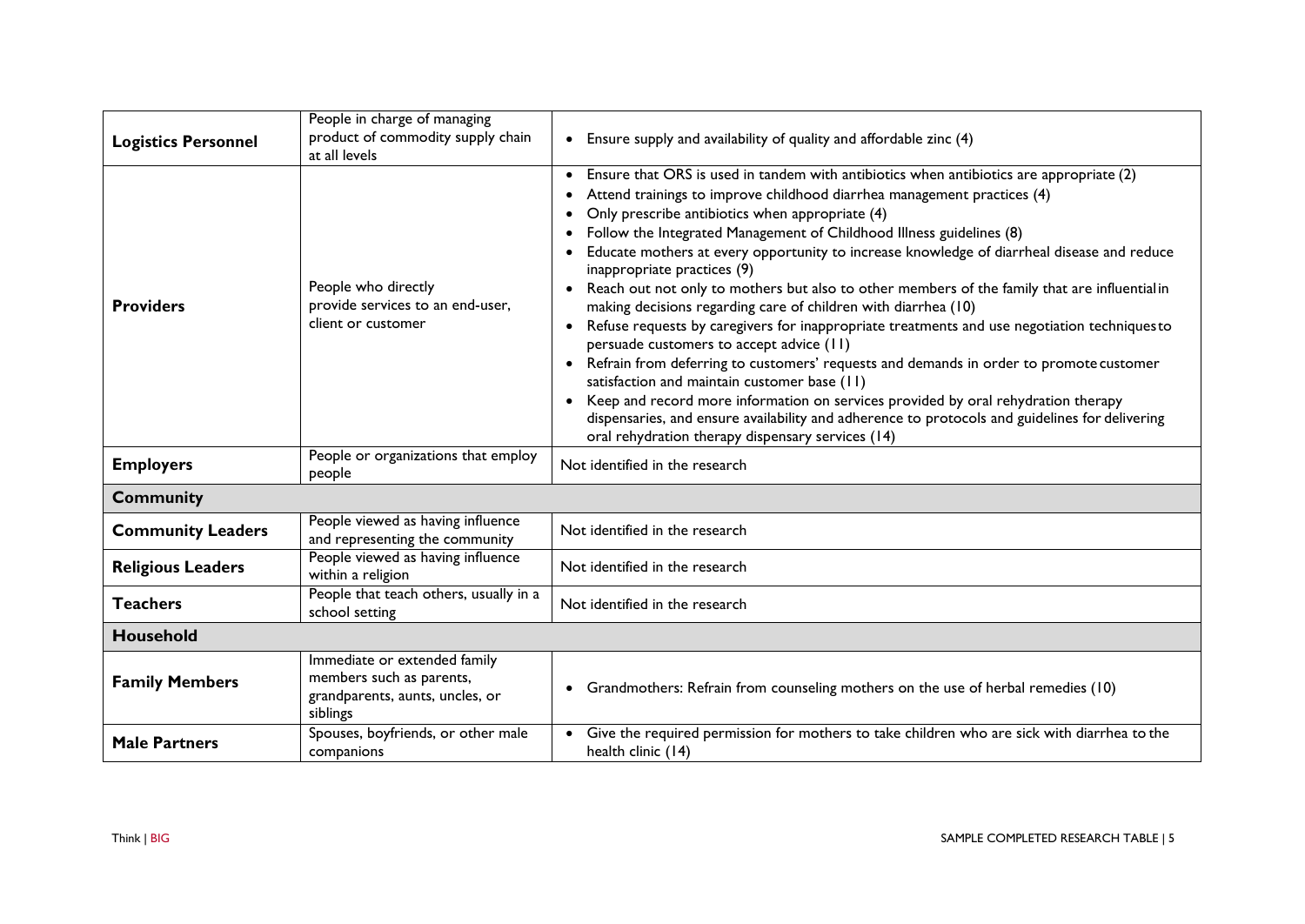| <b>SOURCE#</b> | <b>CITATION</b>                                                                                                                                    | <b>LINK</b>                                                                   |
|----------------|----------------------------------------------------------------------------------------------------------------------------------------------------|-------------------------------------------------------------------------------|
|                | Amare D, Mullu G. Mothers' Attitude Towards Childhood Diarrhea                                                                                     | http://article.sciencepublishinggroup.com/pdf/10.11648.j.sjph.20150303.25.p   |
|                | Management and Prevention in Under Five Children in Fenote Selam Town,                                                                             | df                                                                            |
|                | West Gojjam, Amhara, Northwest Ethiopia. Science Journal of Public Health.                                                                         |                                                                               |
|                | 2015;3(3):398.                                                                                                                                     |                                                                               |
| $\overline{2}$ | Awoke W. Prevalence of childhood illness and mothers'/caregivers' care                                                                             | https://file.scirp.org/pdf/OJPM_2013042922491202.pdf                          |
|                | seeking behavior in Bahir Dar, Ethiopia: A descriptive community based cross                                                                       |                                                                               |
|                | sectional study. OJPM. 2013;03(02):155-159.                                                                                                        |                                                                               |
| 3              | Charyeva Z, Cannon M, Oguntunde O, et al. Reducing the burden of diarrhea                                                                          | https://jhpn.biomedcentral.com/articles/10.1186/s41043-015-0005-1             |
|                | among children under five years old: lessons learned from oral rehydration                                                                         |                                                                               |
|                | therapy corner program implementation in Northern Nigeria. J Health Popul                                                                          |                                                                               |
|                | Nutr. 2015;34:4.                                                                                                                                   |                                                                               |
| 4              | Degefa G, Gebreslassie M, Meles KG, Jackson R. Determinants of delay in                                                                            | https://journals.plos.org/plosone/article/file?id=10.1371/journal.pone.019303 |
|                | timely treatment seeking for diarrheal diseases among mothers with under-                                                                          | 5&type=printable                                                              |
|                | five children in central Ethiopia: A case control study. PLoS One.                                                                                 |                                                                               |
|                | 2018;13(3):e0193035.                                                                                                                               |                                                                               |
| 5              | El-Khoury M, Banke K, Sloane P. Improved Childhood Diarrhea Treatment                                                                              | https://www.ncbi.nlm.nih.gov/pmc/articles/PMC4982250/pdf/264.pdf              |
|                | Practices in Ghana: A Pre-Post Evaluation of a Comprehensive Private-Sector                                                                        |                                                                               |
|                | Program. Glob Health Sci Pract. 2016;4(2):264-275.                                                                                                 |                                                                               |
| 6              | Etea TD. Mother's perception and treatment seeking behaviour for childhood<br>diarrhea in Dendi district, west Shoa, Ethiopia. GJMEDPH. 2014;3(3). | http://www.gjmedph.com/uploads/O5-Vo3No3.pdf                                  |
|                | Hassen S, Haidar J, Bogale AL. Occurrence of diarrhea and utilization ofzinc                                                                       | https://academicjournals.org/journal/JPHE/article-full-text/AFB9A8358396      |
|                | bundled with ORS among caregivers of children less than five-years in addis                                                                        |                                                                               |
|                | ababa, ethiopia. Journal of Public Health an Epidemiology. 2017;24 (1_suppl)                                                                       |                                                                               |
|                | :S34. https://journals.sagepub.com/doi/full/10.1177/2047487317703526. doi:                                                                         |                                                                               |
|                | 10.1177/2047487317703526                                                                                                                           |                                                                               |
| 8              | Masangwi S, Ferguson N, Grimason A, Morse T, Kazembe L. Care-Seeking for                                                                           | https://www.ncbi.nlm.nih.gov/pmc/articles/PMC5129350/pdf/ijerph-13-           |
|                | Diarrhoea in Southern Malawi: Attitudes, Practices and Implications for                                                                            | 01140.pdf                                                                     |
|                | Diarrhoea Control. Int J Environ Res Public Health. 2016;13(11).                                                                                   |                                                                               |
|                | doi:10.3390/ijerph13111140                                                                                                                         |                                                                               |
| 9              | Merga N, Alemayehu T. Knowledge, perception, and management skills of                                                                              | https://www.ncbi.nlm.nih.gov/pmc/articles/PMC4438645/pdf/jhpn0033-            |
|                | mothers with under-five children about diarrhoeal disease in indigenous and                                                                        | 0020.pdf                                                                      |
|                | resettlement communities in Assosa District, Western Ethiopia. J Health                                                                            |                                                                               |
|                | Popul Nutr. 2015;33(1):20-30.                                                                                                                      |                                                                               |
| 10             | Mukiira C, Ibisomi L. Health care seeking practices of caregivers of children                                                                      | http://journals.sagepub.com/doi/pdf/10.1177/1367493513508231                  |
|                | under 5 with diarrhea in two informal settlements in Nairobi, Kenya. J Child                                                                       |                                                                               |
|                | Health Care. 2015;19(2):254-264.                                                                                                                   |                                                                               |
| $\mathbf{H}$   | Nasrin D, Wu Y, Blackwelder WC, et al. Health care seeking for childhood                                                                           | http://www.ajtmh.org/docserver/fulltext/14761645/89/1_Suppl/3.pdf?expires     |